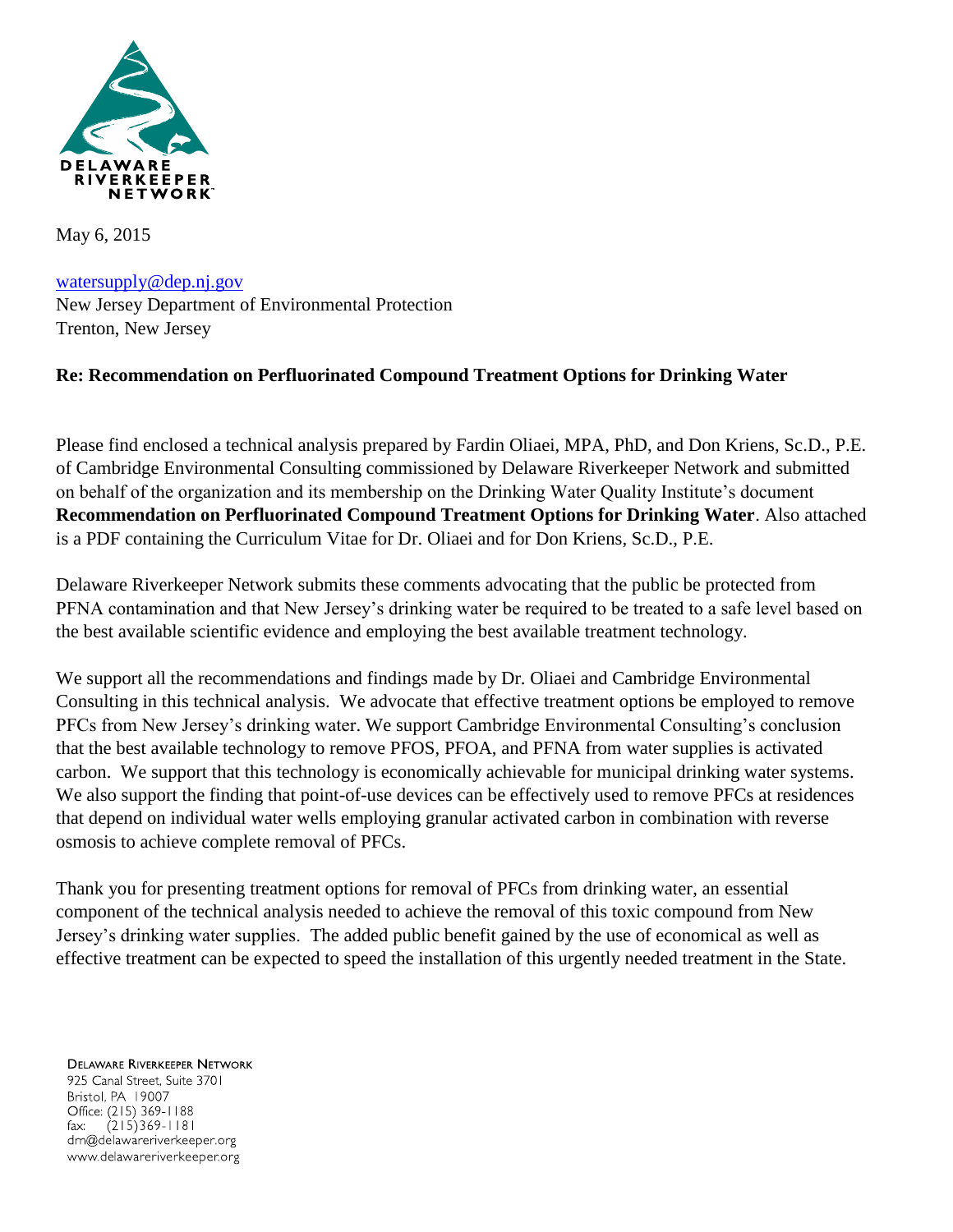Sincerely,

Mayo K. von Rom

Maya van Rossum Tracy Carluccio the Delaware Riverkeeper Deputy Director

Attachments:

Trage Carriago

Technical Analysis of NJ Drinking Water Quality Institute Recommendation on Perfluorinated Compound Treatment Options for Drinking Water.

Curriculum Vitae - Fardin Oliaei, MPA, PhD. and Don Kriens, Sc.D., P.E.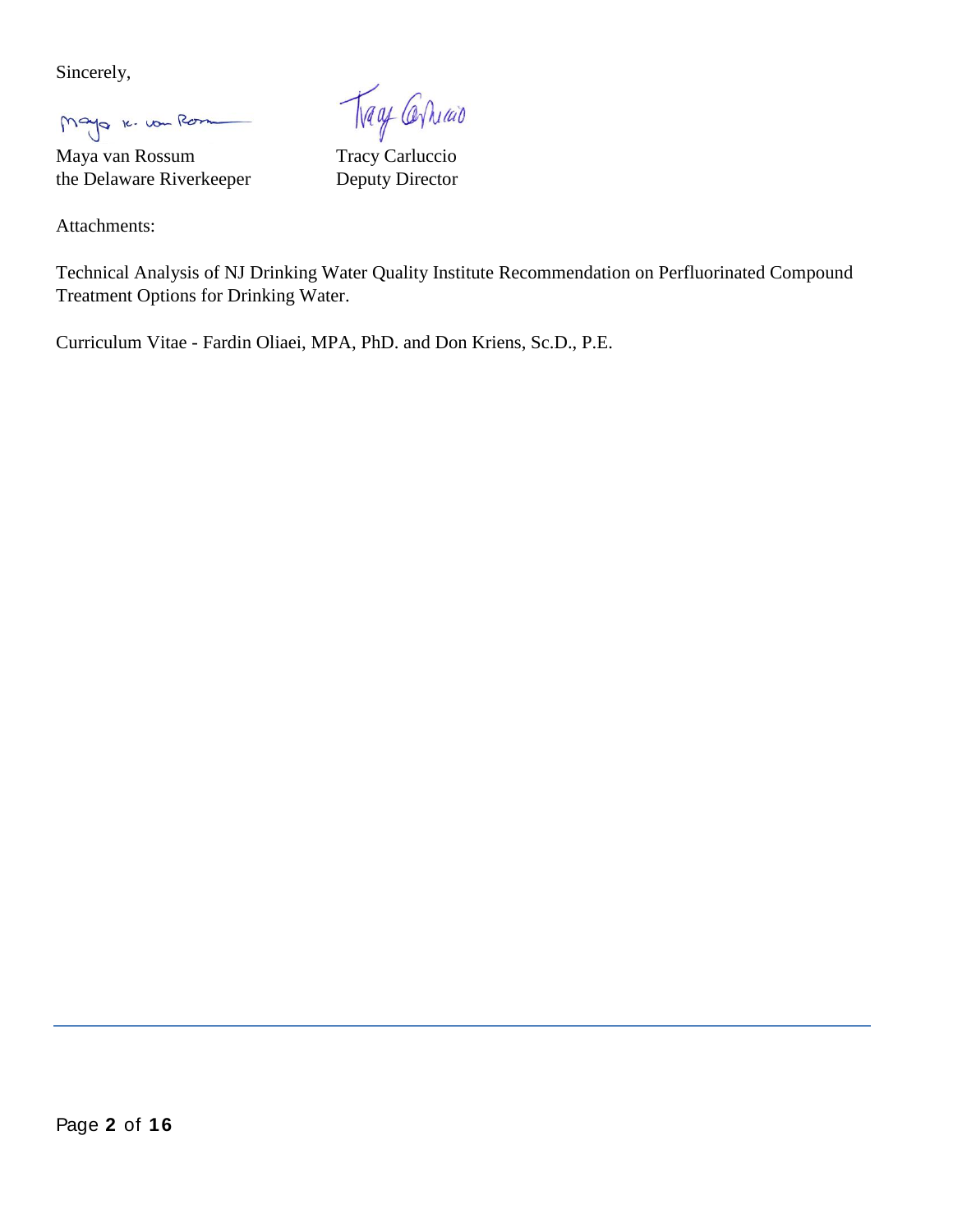# Technical Analysis of New Jersey Drinking Water Quality Institute

**Recommendation on Perfluorinated Compound Treatment Options for Drinking Water**

**prepared by** 

**Fardin Oliaei MPA, Ph.D.** 

**Don Kriens Sc.D., P.E.**

**Cambridge Environmental Consulting**

**May 5, 2015**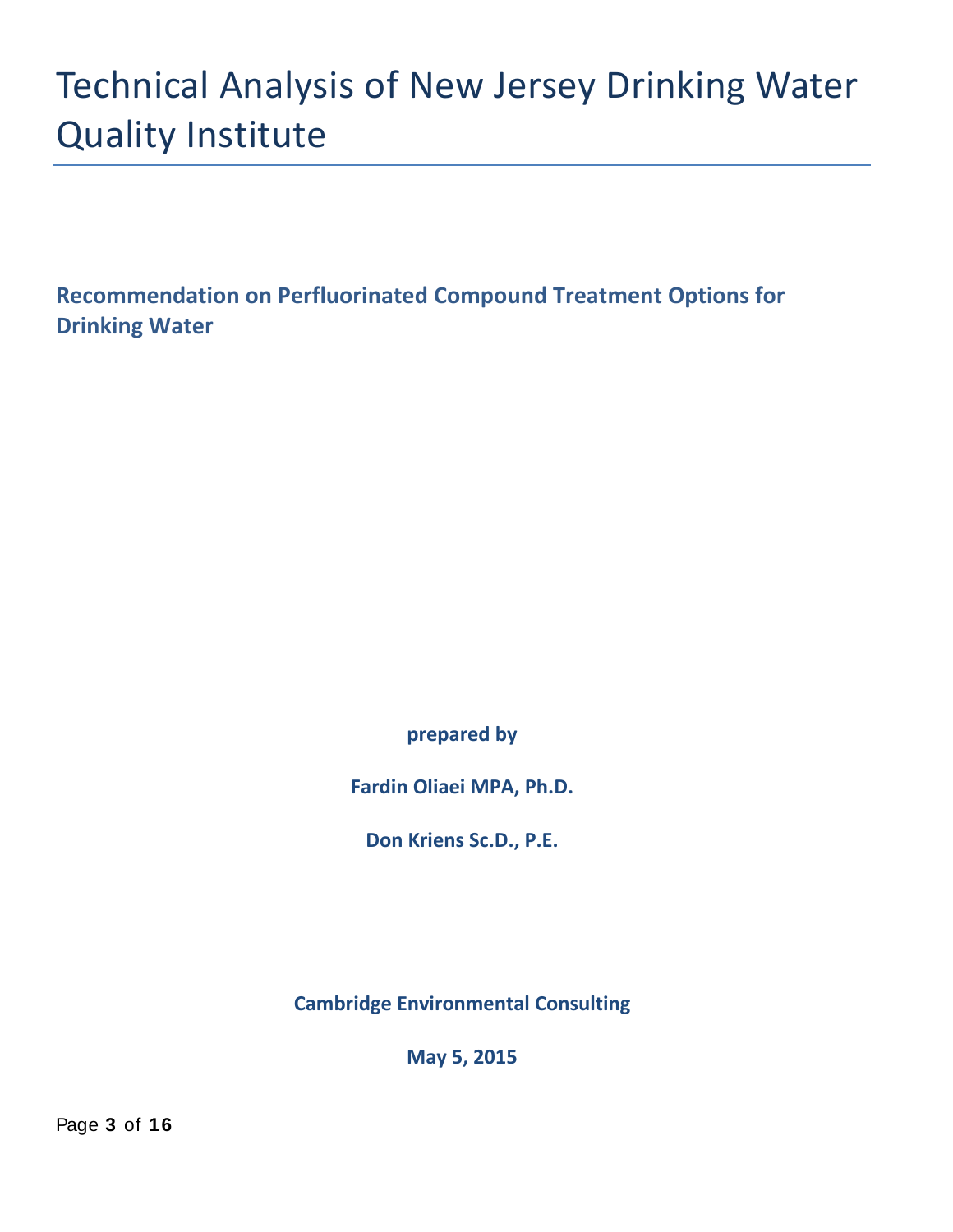# **Technical Review of New Jersey Drinking Water Quality Institute's "Recommendation on Perfluorinated Compound Treatment Options for Drinking Water"**

**prepared by**

#### **Cambridge Environmental Consulting**

#### **Executive Summary**

We reviewed the treatability of PFCs and water treatment technologies that may be implemented at municipal drinking water supplies to remove PFOS, PFOA, and PFNA. Our review includes evaluation of the report "Recommendation on Perfluorinated Compound Treatment Options for Drinking Water" by the New Jersey Drinking Water Quality Institute Treatment Subcommittee, dated April 2015, hereinafter referred to as the Report.

We found that activated carbon treatment offers the best available technology to remove PFCs that is economically achievable at municipal drinking water supplies. Although reverse osmosis technology may provide additional enhanced removal of PFCs, especially carboxylic PFCs, reverse osmosis is unlikely to be cost effective for most municipal installations due to reverse osmosis reject concerns. Our analysis found that advanced oxidative technologies do not effectively remove PFCs, and that ion exchange, or other adsorption technology using resins, would not exceed the removal performance using activated carbon. We also found that point of use (POU) devices employing activated carbon/reverse osmosis technology effectively remove PFOS, PFOA, and PFNA, and are useful in residential settings using individual well water sources.

#### **Introduction**

In the U.S. the majority of municipal drinking water treatment systems use conventional water treatment technologies, which typically include flocculation and coagulation, filtration, and disinfection using chlorine or chlorine derivatives. Alternative disinfectants such as ozone are occasionally used which also provide for organics removal, and occasionally municipal systems use advanced technologies such as activated carbon. Conventional drinking water treatment technologies have little effect on PFC removal, including PFOS, PFOA, and PFNA. More advanced technologies are used to remove selective organic compounds and include, but are not limited to, advanced microfiltration technologies, such as ultrafiltration and nanofiltration, advanced oxidation processes, such as ozonation, peroxide, and UV peroxide, and reverse osmosis and activated carbon technologies. A combination of technologies may be applied where superior removals are needed, such as in water reclamation processes. A number of advanced water treatment systems using combinations of advanced technologies are in operation worldwide where recycled domestic wastewater is reclaimed and treated to very high quality. These advanced systems, however, are used at locations where water scarcity is the primary constraint.

PFC compounds have relatively high molecular weights, at least for the higher carbon number PFCs, that leaves them amenable to adsorptive removal technologies such as activated carbon. They are both hydrophobic and hydrophilic, although aqueous solubility varies greatly between PFCs. This duality can

Page **4** of **1 6**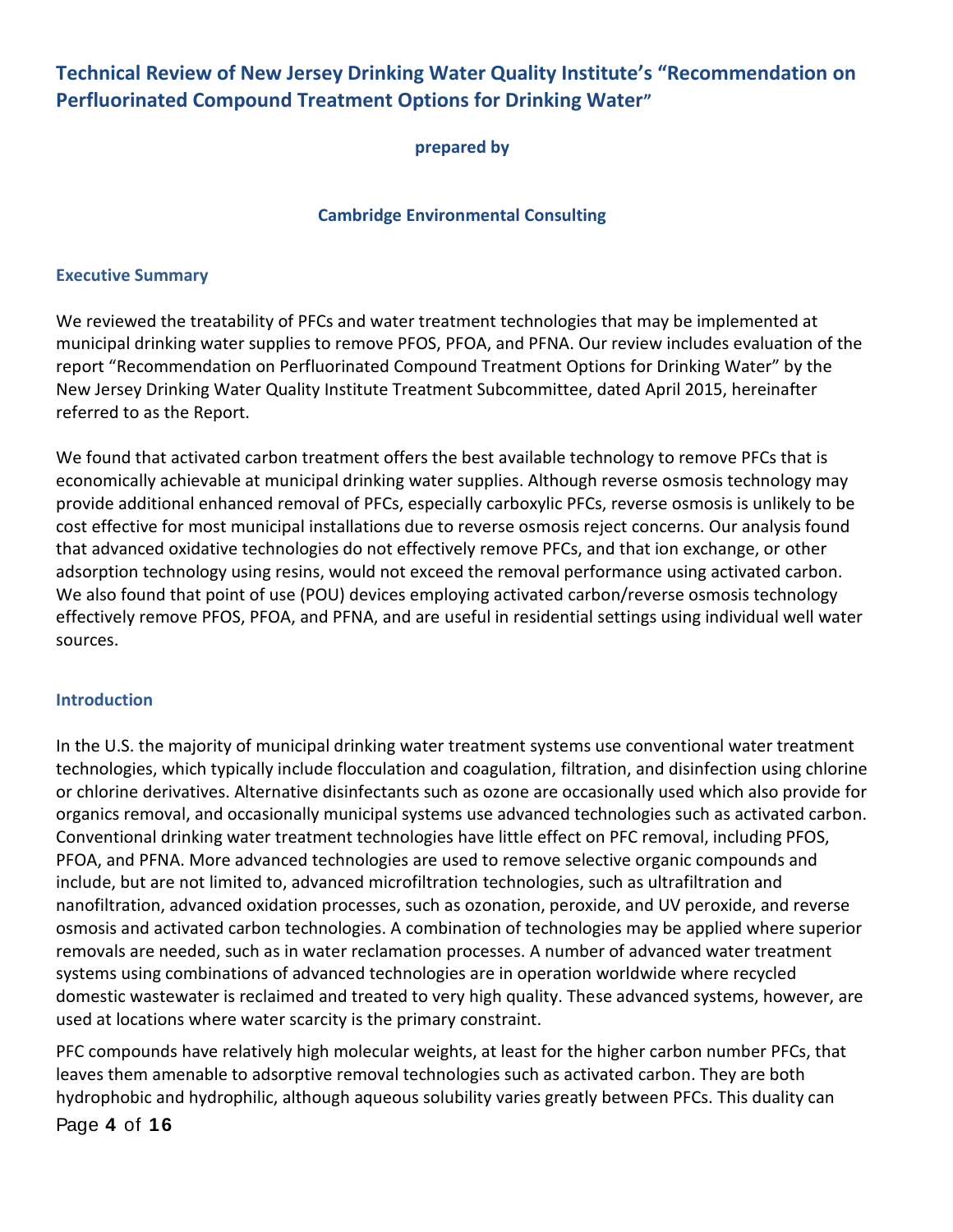reduce carbon adsorption capacity for the carboxylic PFCs to some extent, although the hydrophilic portion of the molecule increases potential removal by membrane (reverse osmosis) and ion exchange technologies.

Cost is a consideration in addition to treatability of PFCs at municipal systems using various advanced technologies. In some drinking water contaminant instances analysis of the economic benefits of reduction in health costs versus the cost of treatment (benefit-cost analysis) may be useful to assess overall social benefit. In addition, cost-effective analysis also helps in determination of the most suitable removal technology. However, economic considerations are beyond the scope of this review. Our analysis is limited to evaluation of the treatability and technical capability of technologies to remove PFOS, PFOA, and PFNA, with limited qualitative comment on their cost-effectiveness.

### **Evaluation of Treatment Options**

#### *Activated Carbon*

Although activated carbon (AC) is deemed an advanced treatment technology it has been used in many treatment applications for decades, and is "relatively" cost-effective. AC has been shown to be very effective to remove most PFCs. AC may be used either as a granular activated carbon (GAC) system where carbon is housed in granular form in modules similar to sand filters, or as powdered activated carbon (PAC) where carbon is added in finer granular form to mixed basins, followed by filtration or sedimentation. PAC may involve recycle of carbon with eventual recovery (wasting) of PAC and carbon disposal. Both GAC and PAC systems typically employ pre-filtration via sand or mixed-media filtration. GAC and PAC carbon disposal is typically accomplished by thermal regeneration off-site.

Some studies indicate that powdered activated carbon versus granular activated carbon provides better PFC removal. In a study by Hansen et. al. AC was found to be effective in removal of PFCs in environmentally relevant concentrations in the ng/l range (influent PFNA at 65  $\pm$  5 ng/l). This study found that powdered activated carbon generally showed better adsorption than granulated activated carbon, sulfonates were more stronger adsorbed than carboxylic acids, and PFC adsorption increased with increasing PFC chain length (Hansen 2010). The study found high performance in PFOA removal at 95% using GAC.

A study by Ochoa-Herrera found that PFOS is strongly adsorbed by GAC. PFOA and PFBS were also removed by GAC but to a lesser extent (Ochoa-Herrera and Sierra-Alvarez 2008). Results in this study indicate stronger adsorption to perfluorosulfonates as compared to perfluorocarboxylates at equivalent chain lengths. In a study by Arvaniti, PFOS, PFOA and PFNA were removed by nearly 100% using PAC, but at considerably lesser percent removals using GAC (Arvaniti 2013).

There are a few municipal drinking water treatment systems in operation in the U.S. designed for removal of PFCs, two of which are shown in the case history examples described in the Report (Oakdale, Minnesota and Little Hocking, Ohio). These municipal systems have demonstrated that effective and sustained removal of PFCs is feasible using GAC, and is relatively cost-effective. In addition to those cases, the Minnesota Mining and Manufacturing (3M) Cottage Grove, Minnesota plant also uses a GAC system to remove PFCs from its wastewater discharge to the Mississippi River. A 2006 study found a 79% reduction in PFOA and a 95% reduction in PFOS through the 3M GAC treatment system (Oliaei and Kriens 2006).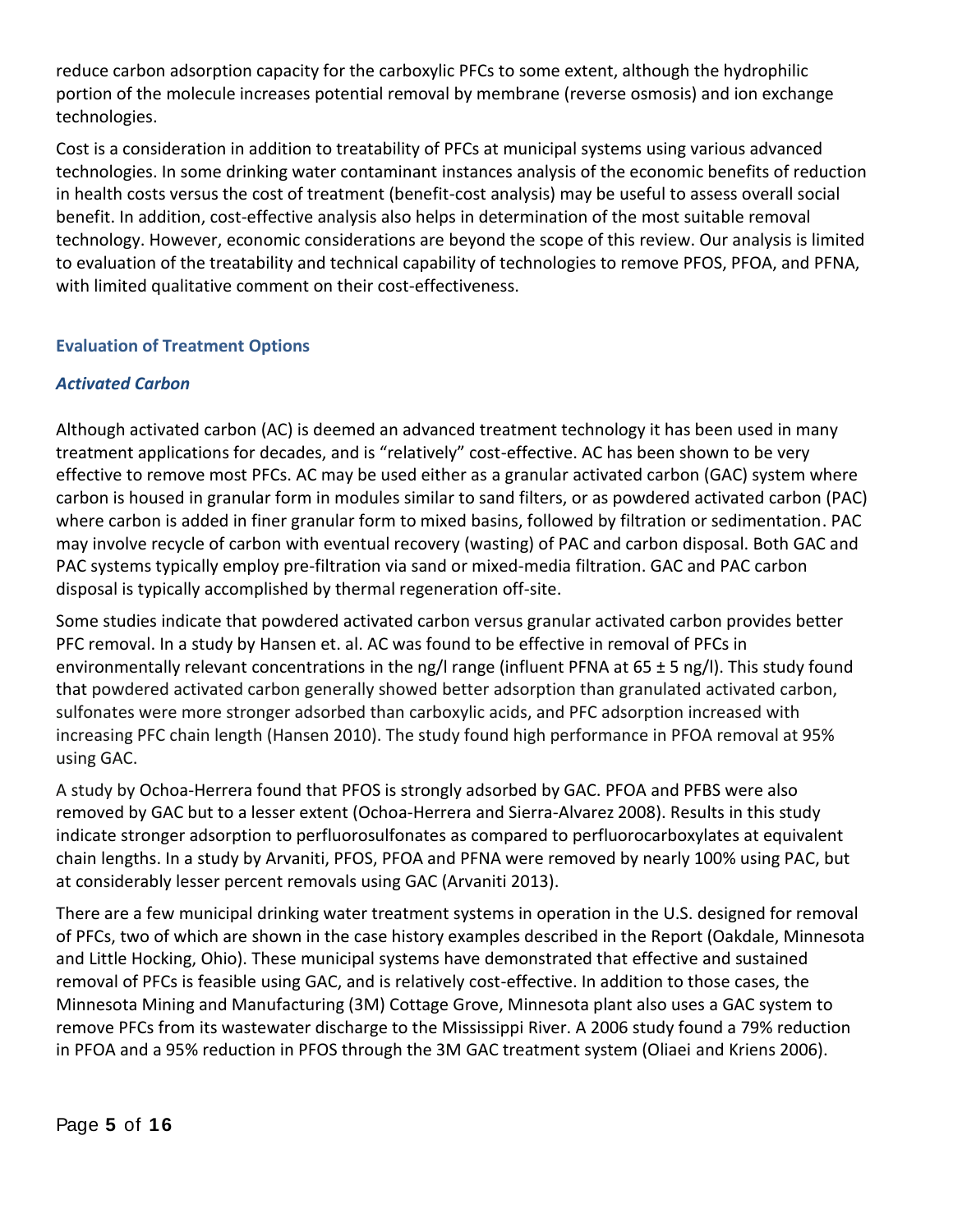In summary, AC has been shown to very effectively remove PFCs, in practice or via research studies, although the form of AC (GAC or PAC) could affect performance in some instances and individual PFCs may be removed at different rates.

#### *Reverse Osmosis*

Reverse osmosis and nanofiltration can be very effective to remove PFCs. Reverse osmosis resulted in greater than 99% rejection of PFOS, and nanofiltration resulted in 90-99% PFOS removal in a study by Tang et. al. (Tang 2007). The effectiveness of reverse osmosis treatment is shown by Quinones and Snyder (2009), where a utility using microfiltration and reverse osmosis in wastewater treatment for indirect potable reuse reduced total PFC influent of 80 ng/L and influent PFOS of 41 ± 18 ng/L to no reportable levels (Quinones and Snyder 2009).

In Point of Use (POU) studies in Minnesota GAC and GAC in combination with reverse osmosis were evaluated to determine their effectiveness to remove PFCs. These POU devices are typically under-sink for drinking water, but may also be designed for whole-house treatment, and are primarily used in residential settings treating domestic well water (groundwater). This comprehensive study found that GAC and GAC combined with reverse osmosis were effective to remove PFCs at manufacturer recommendations for water flow rate and volume throughput, although lower chain PFCs were removed at reduced rates using GAC alone (Olson and Paulson 2008). In cases where GAC was shown less effective, reverse osmosis enhanced PFC removal performance. In this study GAC systems alone (without reverse osmosis) showed a loss of performance towards end of the carbon useful life, while combined GAC/reverse osmosis systems did not show a loss of performance at total throughput volumes. We expect that enhanced removal by reverse osmosis is likely due to added capability of reverse osmosis to remove charged ionic species, (inorganic and organic), such as the carboxylic PFCs, through both adsorption and electrostatic repulsion.

#### *Advanced Oxidative Processes*

Advanced oxidative processes such as chlorination, ozonation and UV peroxide, have been found very effective in breakdown of organic compounds, including complex organics, but are not expected to provide significant removal of PFCs due to the strength of the C-F bond. In a study by Arvaniti et. al. no significant removal of PFCs was observed using UV and UV peroxide (Arvaniti 2013). As noted in the Report one study showed relatively modest PFOS removals between 10-50%, dependent on the oxidative process used (Ribeiro 2015).

#### *Resin Adsorption/Ion Exchange*

Zeolites have been widely used to purify water. One study found that PFOS adsorbs strongly to a NaY80 (Si/Al 80) zeolite, but other zeolites demonstrated poor adsorption (Ochoa-Herrera and Sierra-Alvarez 2008). This study also found that this zeolite adsorbed to PFOS at the same order of magnitude as GAC, although overall GAC provided better PFOS removal. Anion exchange resins were also found effective for PFOS removal in wastewater in a study by Deng et. al., which also noted that sorption rates for PFOS were dependent on their polymer matrix and porosity (Deng 2010).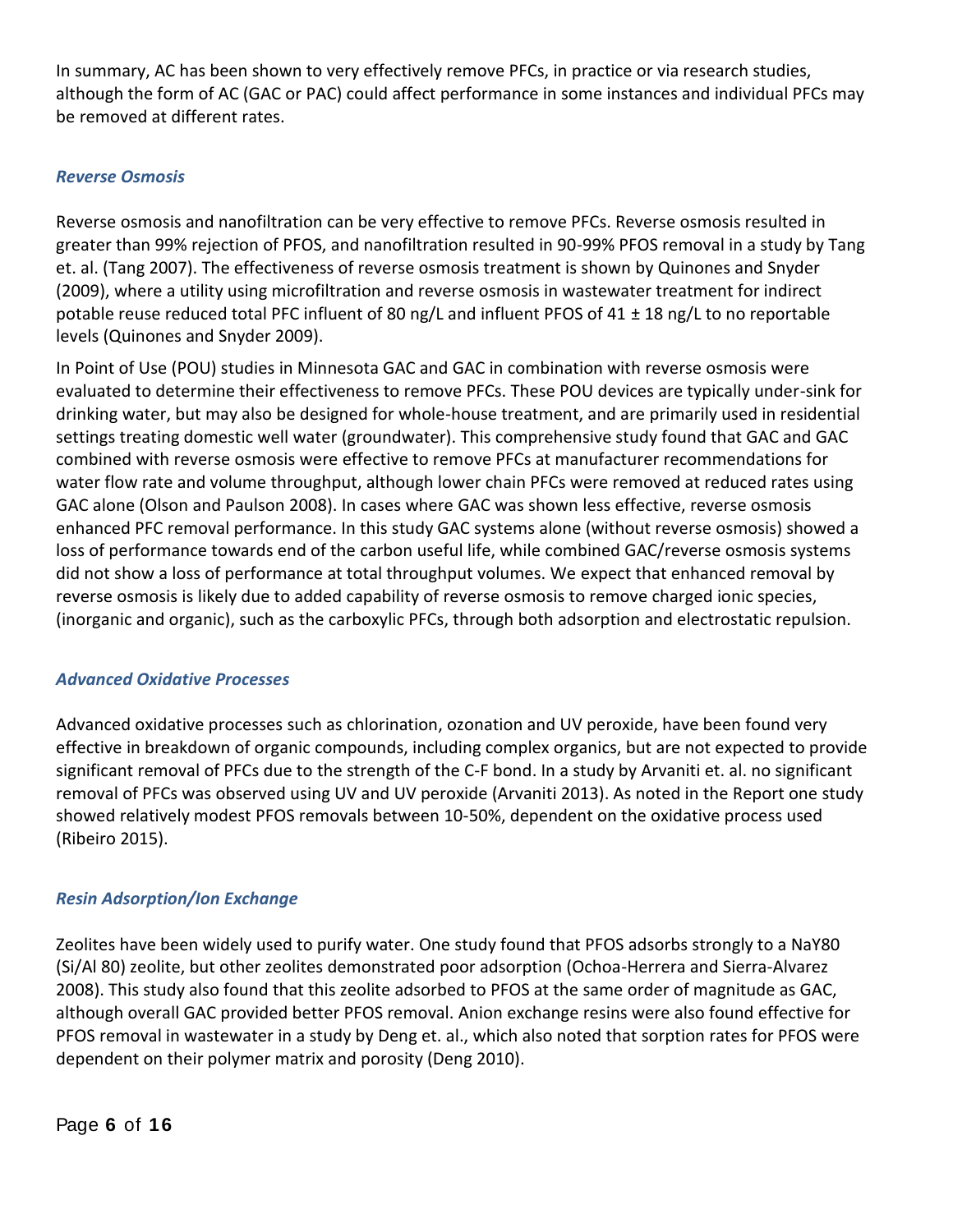As described in the Report, one study found that anion exchange removed PFCs by the following performance levels: PFOA at 74%, PFNA >67%, and PFOS >92% (Appleman 2014). However, disposal of resin and brine (reject) needs to be considered. We believe it is unlikely that ion exchange would provide an equivalent level of PFC removal compared to activated carbon at equivalent cost.

#### **Summary of Technology Effectiveness to Remove PFOS, PFOA, and PFNA**

We conclude that the best available technology to remove PFOS, PFOA, and PFNA from dilute aqueous streams, economically achievable for large scale municipal drinking water systems, is activated carbon. The choice of carbon form (PAC or GAC) used will depend on site-specific characteristics including levels of natural organic matter present, economics of pretreatment required, and flow.

We also find that reverse osmosis may offer superior removal of PFCs, especially for carboxylic PFCs. Reverse osmosis technology, however, is relatively capital expensive with high energy demand, even at lower total dissolved solids influent concentrations, due to pumping requirements. Reverse osmosis typically has higher operation and maintenance requirements versus AC systems. In addition, as discussed in the Report, reverse osmosis processes produce a large stream of reject water, typically close to 25% of the total influent flow. This reject water must be discharged in some fashion, presumably to surface waters. If applicable, the discharge must meet PFC discharge limitations. Eliminating reverse osmosis reject water via other methods to avoid a surface discharge, such as evaporative techniques, is prohibitively costly and very energy intensive. Therefore, reverse osmosis technology applied to municipal water treatment systems is unlikely to be cost-effective at most locations.

We observe that point-of-use devices (POU) can effectively remove PFCs at individual residences using well water; POU devices using GAC combined with reverse osmosis demonstrate complete removal of PFCs. GAC filter devices without reverse osmosis work very well to remove PFCs, but have a finite life. The addition of a reverse osmosis component considerably extends GAC useful life in POU applications and increases treatment redundancy. In our analysis of costs of under-sink POU devices, we found relatively minor differences in cost between GAC and combined GAC/reverse osmosis systems, with added benefit that GAC/reverse osmosis systems provide redundancy in PFC removal.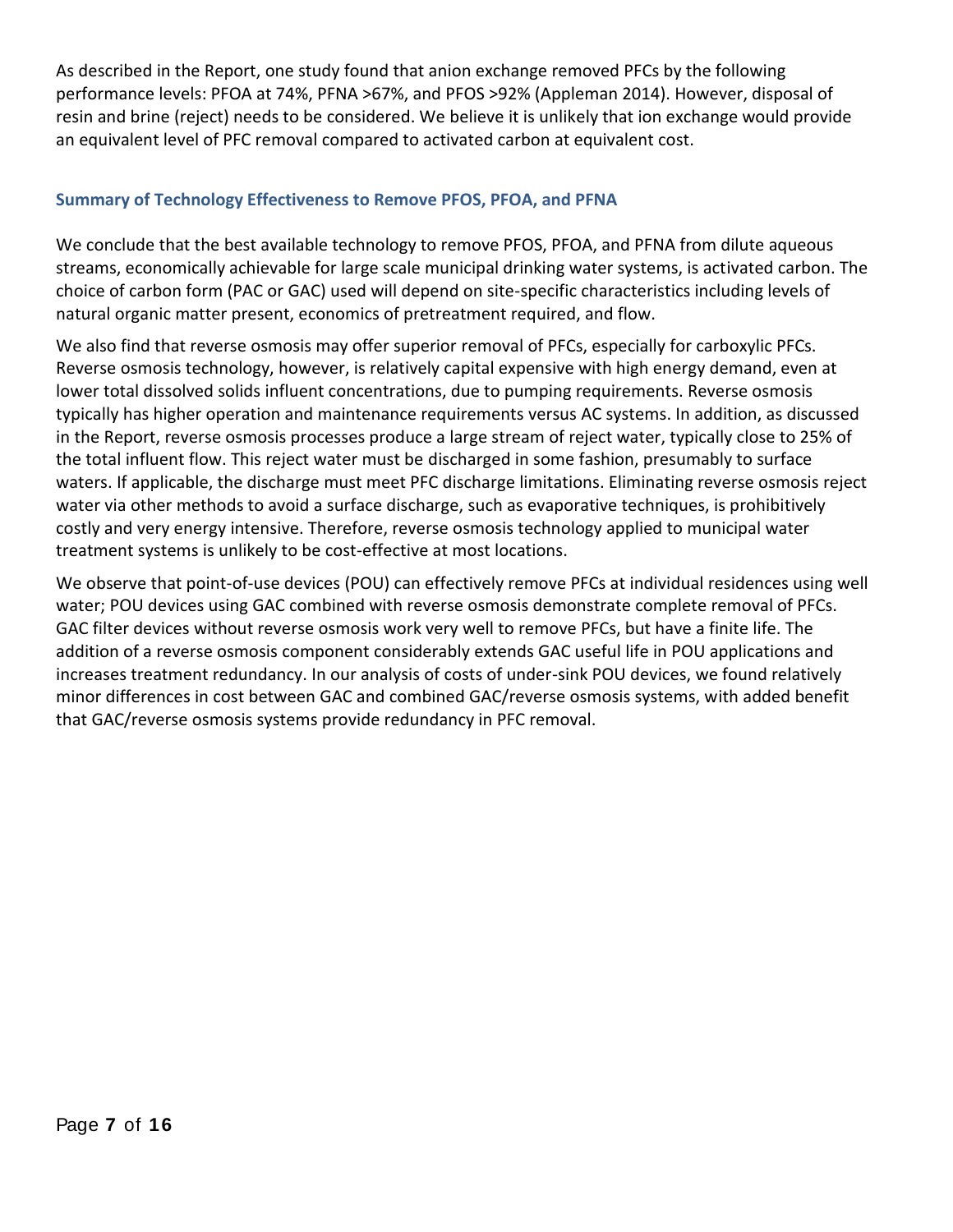#### **References**

Appleman T, Higgins C., Quinones O, Vanderford B, Kolstad C, Zeigler-Holady J, Dickenson E, (2014). Treatment of poly- and perfluoroalkyl substances in U.S. full-scale water treatment systems. *Water Research, 51*, 246-255.

Arvaniti O, Andersen H, Hwang H, Antoniou M, Gatidou G, Thomaidis N, Stasinakis A, (2013). Removal of Perfluorinated Compounds from Water with Activated Carbon and Redox Treatments. poster presentation. 13<sup>th</sup> International Conference on Environmental Science and Technology, Athens, Greece, Sept 2013.

Deng S, Yu Q, Huang J, Yu G, (2010). Removal of perfluorooctane sulfonate from wastewater by anion exchange resins: Effects of resin properties and solution chemistry. Water Research 44(2010) 5188-5195.

Hansen M, Børresen M, Schlabach M, Cornelissen G, (2010). Sorption of perfluorinated compounds from contaminated water to activated carbon. J Soils Sediments (2010) 10:179**–**185.

Ochoa-Herrera, Sierra-Alvarez R, (2008). Removal of perfluorinated surfactants by sorption onto granular activated carbon, zeolite and sludge. Chemosphere 72 (2008) 1588–1593.

Oliaei F, Kriens D, Kessler K, (2006). Investigation of Perfluorochemical (PFC) Contamination in Minnesota Phase One, Report to Minnesota Senate Environmental Committee, 2006.

Olsen P, Paulson D, (2008). Performance Evaluation, Removal of Perfluorochemicals (PFC's) with Point-of-Use (POU) Water Treatment Devices, Water Science and Marketing, May 2008.

Quinones O, Snyder S, (2009). Occurrence of Perfluoroalkyl Carboxylates and Sulfonates in Drinking Water Utilities and Related Waters from the United States. Environ. Sci. Technol. 2009 43, 9089–9095.

Ribeiro A, Nunes O, Pereira M, Silva A, (2015). An overview on the advanced oxidation processes applied for the treatment of water pollutants defined in the recently launched Directive 2013/39/EU. *Environment International,* 33-51

Tang C, Shiang Fu Q, Criddle C, Leckie J, (2007). Effect of Flux (Transmembrane Pressure) and Membrane Properties on Fouling and Rejection of Reverse Osmosis and Nanofiltration Membranes Treating Perfluorooctane Sulfonate Containing Wastewater. Environ. Sci. Technol. 2007, 41, 2008**-**2014.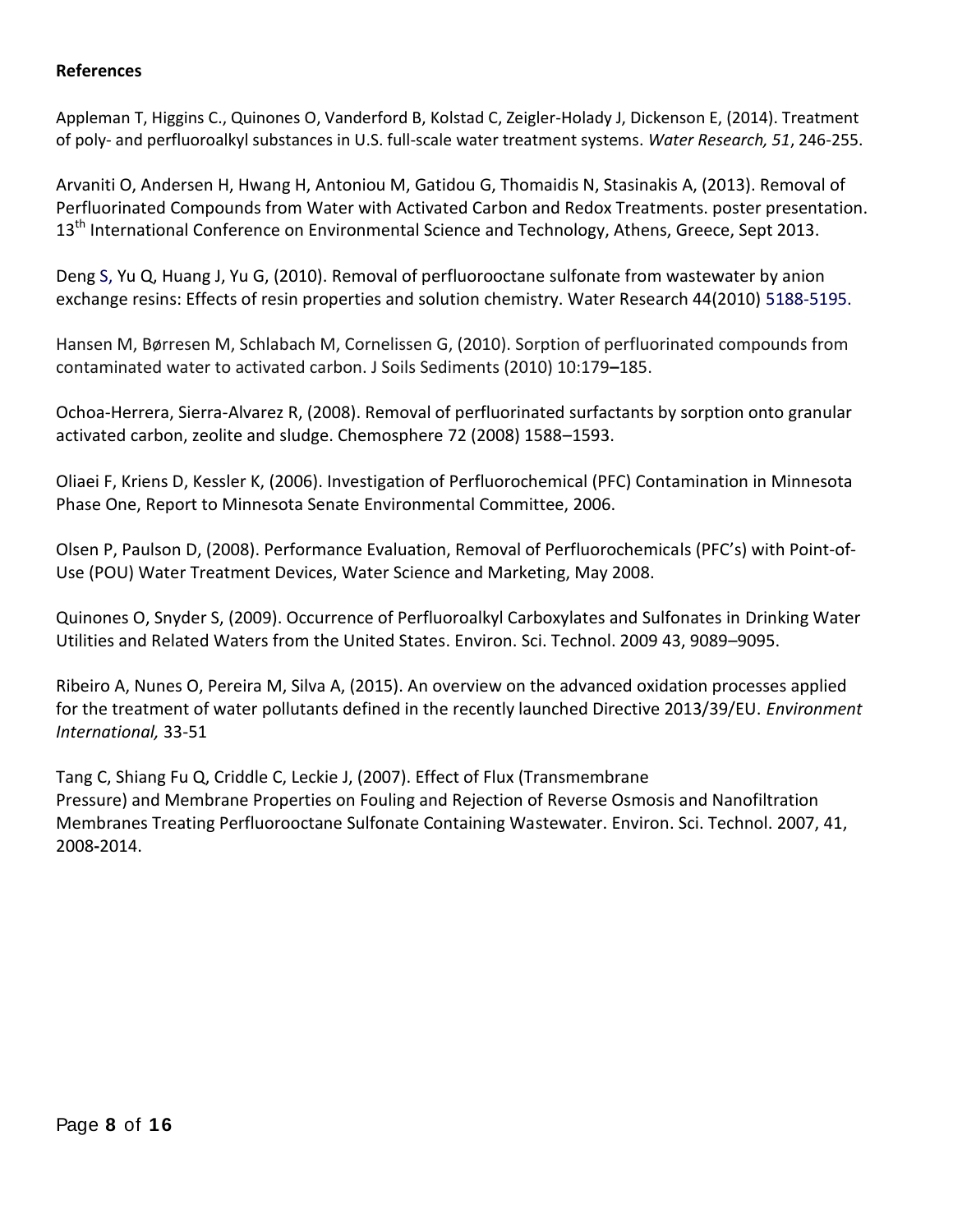# **Curriculum Vitae Fardin Zoe Oliaei**

#### **PROFILE**

- Accomplished scientist with years of experience in creating innovative solutions to challenging environmental problems related to public health, policy development and environmental sustainability.
- Experienced project manager with skills in the application of analytical methods and techniques necessary for working within the framework of state/federal environmental and public health organizations.
- Registered independent consultant in the UNEP and UNIDO experts' roster for U-POPs and New-POPs and implementation of the Stockholm Convention on Persistent Organic Pollutants.
- Rigorous researcher and team leader experienced in spearheading all phases of (planning, budgeting, developing, conducting, and directing) of environmental project management.
- Effective communicator with ability to translate complex scientific data into coherent material in order to inform audiences with varying degrees of knowledge about environmental issues.
- Conscientious professional with experience presenting expert witness testimony in litigation cases involving a wide range of environmental problems and related public health issues.
- Experienced college instructor developing and teaching natural sciences and environmental science and public health policy courses.

#### **EDUCATION**

Harvard University School of Public Health, Boston, MA Audited several courses: Air Pollution; Water Pollution; and Risk Assessment

Harvard University John F. Kennedy School of Government, Cambridge, MA Master in Public Administration Concentration*:* Leadership and International Env. Health Policy and Management

Western Michigan University, Kalamazoo, MI

PhD in Environmental Sciences

 Dissertation title: Acid Rain and Lake Acidification Impacts on Aquatic Life MS in Biology

• Thesis title: Drinking Water Quality and Waterborne Diseases in Rural Iran

National University of Iran, Tehran, Iran BS Chemistry, Minor Biology

#### **PROFESSIONAL EXPERIENCE**

**Cambridge Environmental Consulting, LLC., Boston, MA 2006 - Present Senior Scientist and President** 

Page **9** of **1 6**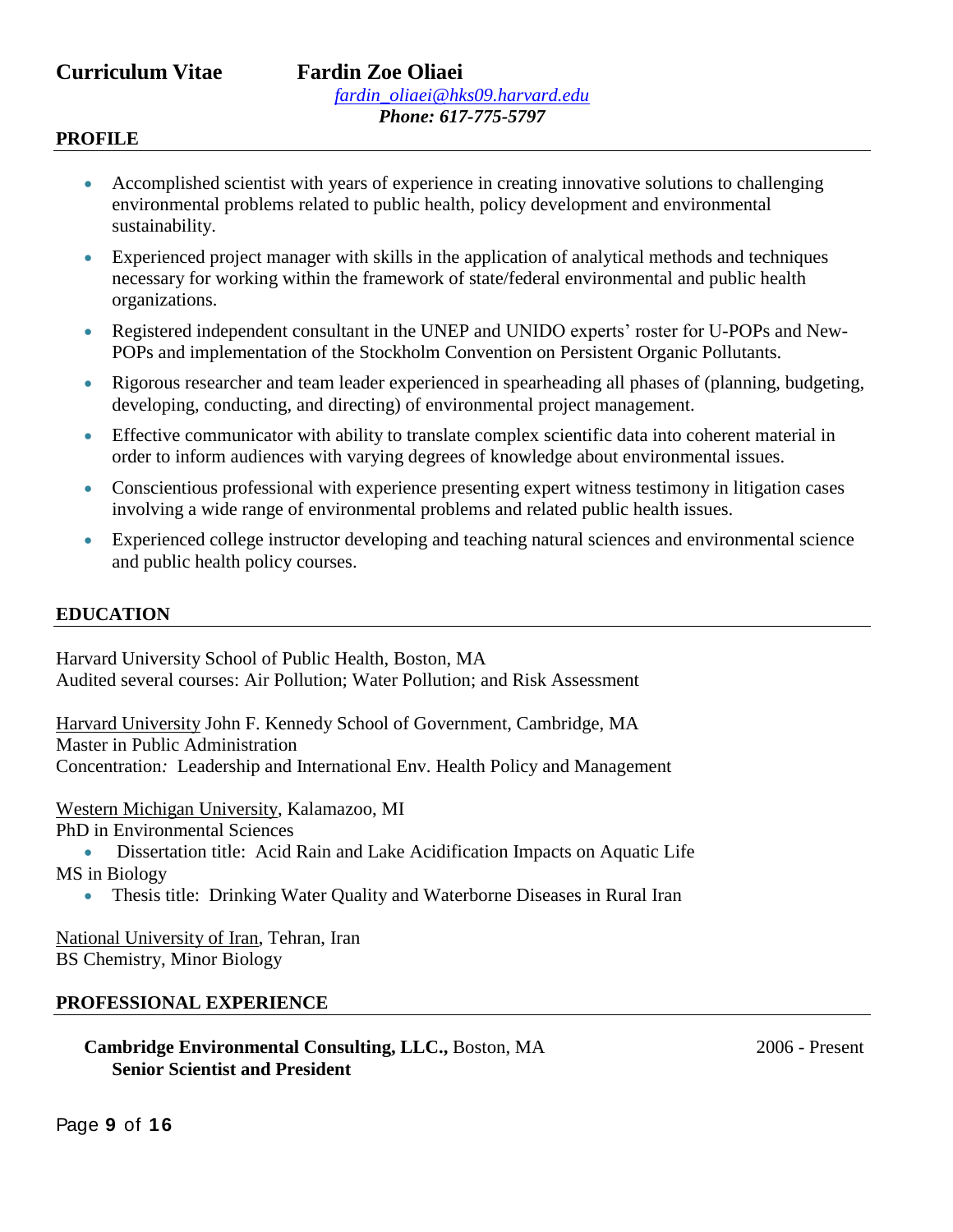- "Visiting Professor" at the Iranian National Institute of Oceanography (INIO) conducted training workshops for INIO staff/scientist and coastal management professionals on the policy aspects of coastal zone management and its implications. The training was tailored to the local cultural characteristics, government structure, resource integrity, and management needs of the country (2012).
- Invited by the Iranian Governor's Officials to visit and evaluate the environmental impacts of a historically contaminated site caused by the largest landfill located near the Caspian Sea. Developed an integrated solid waste management plan for implementation, including an assessment of all environmental risks, and the development of mitigation efforts required to minimize the adverse impacts on Public health and the environment (2012).
- Participated and presented two papers at Dioxin 2010 30th International Symposium on Halogenated Persistent Organic Pollutants (POPs) on 1) Presence of PBDEs in Minnesota Landfills – Environmental Releases and Exposure Potential, and 2) Investigation of PFOS/PFCs Contamination from a PFC Manufacturing Facility in Minnesota – Environmental Releases and Exposure Risks (2010).
- Chaired the "New POPs" Section (Implication of Stockholm Convention of New POPs) of the 11<sup>th</sup> International HCH and Pesticide Forum, Cabala, Azerbaijan (2012).
- Serve as expert witness in environmental litigation pertaining to release of industrial toxic contaminants.
- Conduct evaluations of toxic contaminants (including New POPs) and use dispersion modeling (groundwater, surface water, soils and air) to evaluate contaminants' environmental impacts and public health risks.
- Review and evaluate EPA documents related to the issuance of new source National Pollutant Discharge Elimination System (NPDES) permits to industrial activities.

### **Women's Environmental Institute (WEI),** St. Paul, MN 2006 - 2012 **Principal Scientific Consultant**

- Served as a WEI Board Member and later, as the principal scientific consultant, developed environmental justice education program to promote environmental awareness, sustainability, and health disparity.
- Directed and managed projects on environmental issues related to public health and environmental quality.
- Analyzed the effectiveness and efficiency of existing environmental and public health programs for the implementation and administration of programs best fit the affected communities. Identified and presented to public policy makers the problems affecting concerned communities.
- Evaluated the impact of toxic pollutants on the growth and development of exposed children. Developed multimedia outreach programs to inform families about toxic exposure and consequences.
- Developed culturally specific environmental training and educational seminars for exposed communities through different radio stations and newspapers.

#### **Mote Marine Laboratory, Sarasota, FL 2007-2008 Associate Scientist**

- Designed health risk assessment framework to evaluate potential exposure pathways and toxicity effects of contaminants in Florida manatees. Contributed to development of research proposals.
- Evaluated public and environmental regulatory policies and proposed effective mitigation tools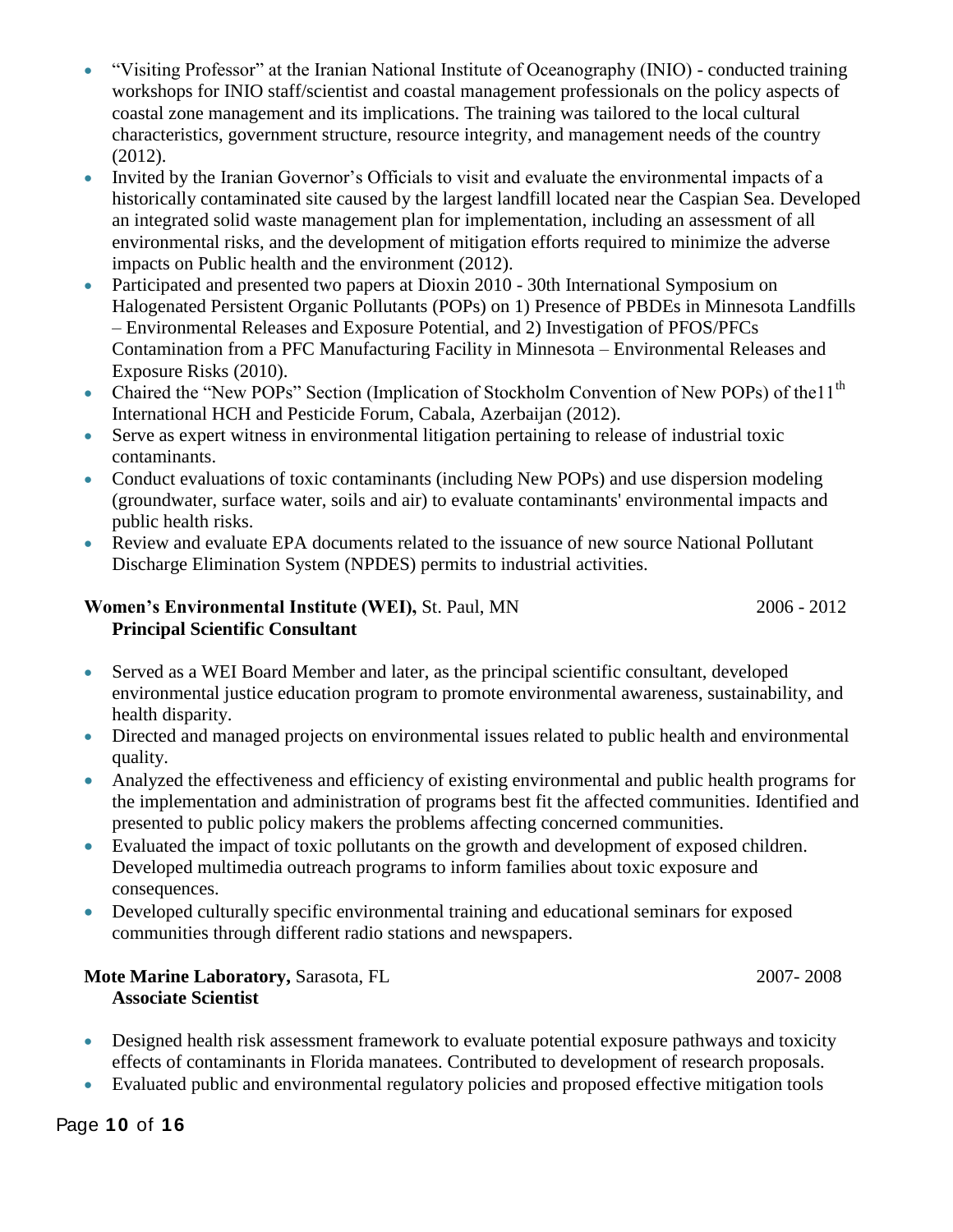#### **Minnesota Pollution Control Agency (MPCA), St. Paul, MN 1989 - 2006 Senior Scientist, Project Manager, and Emerging Contaminants Program Coordinator**

- Developed policy, program analysis methods, and multimedia strategy to assess health impact of toxic chemicals.
- Initiated and led the Emerging Contaminants Program for the competent authority (MPCA).
- Prepared Environmental Impact Assessments (EIS) for major projects in MN and communicated the results, including the potential social, and economic impacts of these projects with authorities and public.
- Represented the MPCA as a scientific expert, liaison, and critical state contact in the PCBs, Dioxin, and emerging contaminants activities of the US EPA, Great Lakes Binational Strategy (GLBNS) and in other related national and international programs.
- Worked closely with diverse array of clientele and stakeholders (federal and state governments, industry, grass root organizations, affected communities, and the state legislators) to develop progressive environmental policies and educational materials.
- Presented at international conferences and gave presentations regarding environmental issues in public meetings, legislative hearings and governmental agencies.
- Managed contracts and secured federal/state grants and awards for health impacts of contaminant in Minnesota.
- Developed statewide air toxics monitoring/bio-monitoring network using mass balance and integrated air exposure-effect models.
- As the technical coordinator and MPCA liaison, built partnership between PCA and other sister agencies (MN Department of Health, MN Department of Natural Resources, and MN Department of Agriculture), USA EPA, and MN university researchers for ongoing efforts to identify, evaluate, control, regulate, and reduce the emerging pollutants with endocrine disruptive characteristics (PFOS and PFOA, PBDEs, and pharmaceuticals).
- Assessed the current regulations and programs already in place that may be addressing reduction of toxic contaminants of concern, identified unregulated emerging contaminants of greatest potential risk to human health and the MN environment, rationale of why these contaminants need to be regulated.

# **TEACHING EXPERIENCE**

Teach biology, chemistry, environmental science, health and policy-related courses (Elements of Health and Wellness, Foundations of Research, Public Policy Planning and Implementation), part-time at:

| $\bullet$ | <b>University of Phoenix</b> – Adjunct Faculty          | Boston, MA        | 2010 - Present |
|-----------|---------------------------------------------------------|-------------------|----------------|
| $\bullet$ | <b>Regis College</b> – Adjunct Professor                | Weston, MA        | $2012 - 2013$  |
|           | <b>Hamline University – Adjunct Assistant Professor</b> | St. Paul, MN      | $2002 - 2003$  |
| $\bullet$ | St. Paul College – Adjunct Assistant Professor          | St. Paul, MN      | 1998 - 2002    |
| $\bullet$ | <b>Inver Hills Community College – Adjunct Faculty</b>  | St. Paul, MN      | 1996 - 2002    |
| $\bullet$ | <b>Minnesota Department of Corrections</b>              | Various locations | 1998 - 2000    |
| $\bullet$ | <b>Normandale Community College – Adjunct Faculty</b>   | Bloomington, MN   | 1990 - 1998    |
| $\bullet$ | <b>Northland College – Assistant Professor</b>          | Ashland, WI       | 1986 - 1989    |
| $\bullet$ | <b>Western Michigan University</b> – Teaching Assistant | Kalamazoo, MI     | 1980 - 1985    |
|           |                                                         |                   |                |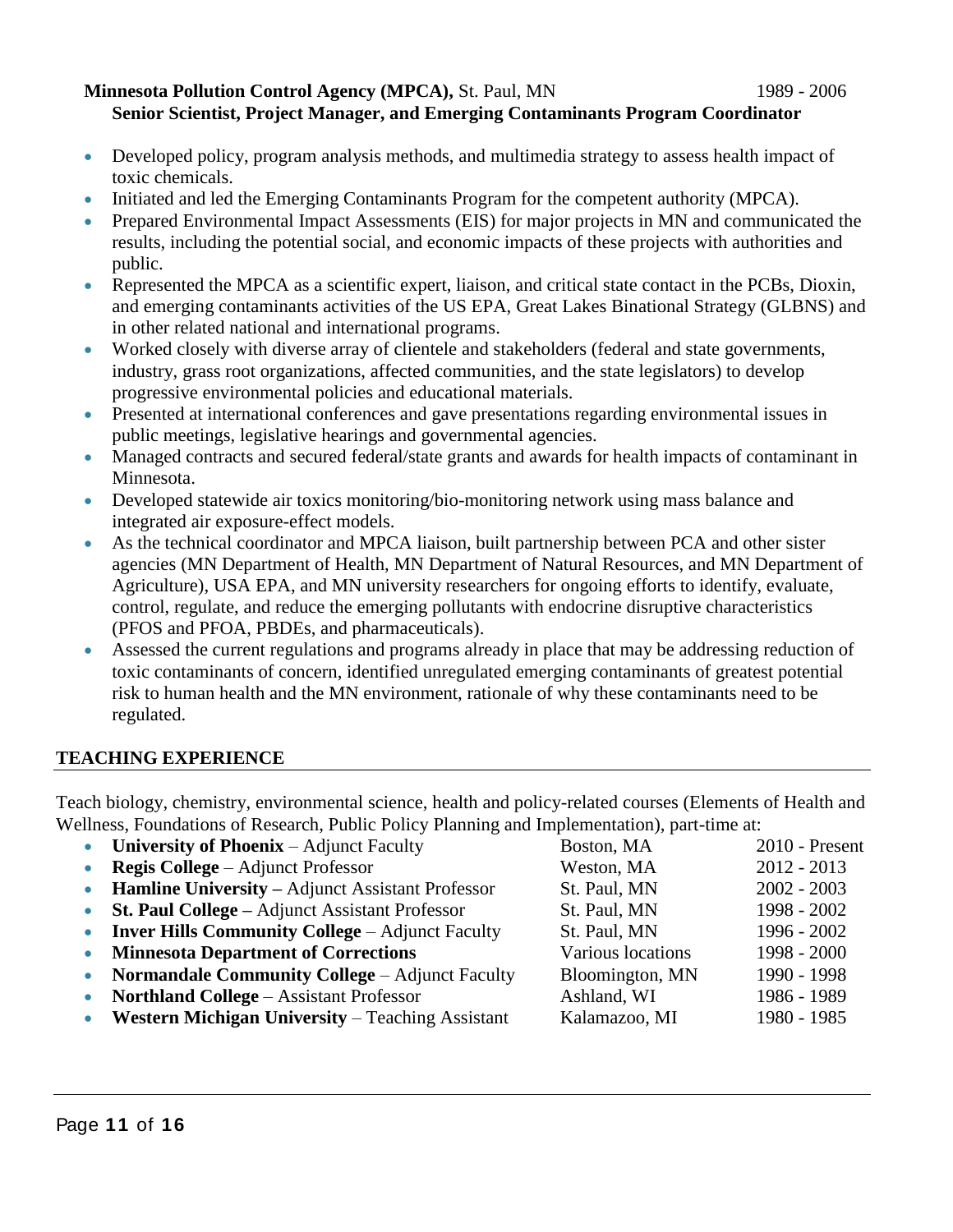#### **PROFESSIONAL AFFILIATIONS**

| • Member, PCB Elimination Network (PEN) of the Stockholm Convention   | $2011$ - Present |
|-----------------------------------------------------------------------|------------------|
| • Member, Society of Environmental Toxicology and Chemistry           | 1990 - Present   |
| • Member, Board of Directors, Women's Environmental Institute         | 2003 - Present   |
| • Member, Aquatic Biogeochemistry Research Group, Harvard University, |                  |
| Harvard School of Public Health (HSPH)                                | $2010 - 2012$    |
| • Member, American Chemical Society                                   | $1992 - 2010$    |
| • Member, Air and Waste Management Association                        | $1998 - 2010$    |
|                                                                       |                  |

#### **LANGUAGE SKILLS**

• Fluent in English and Farsi (Persian)

### **PUBLICATIONS**

- Brambilla, G., d'Hollander, W. Oliaei, F., Stahl, T., and Weber, R. Pathways and factors for food safety and food security at PFOS contaminated sites within a problem based learning approach, Accepted for publication at Chemosphere, 2014.
- Oliaei, F., Weber, R., Watson, A., and Kriens, D. Review of Environmental Releases and Exposure Risk of PFOS/PFAS Contamination from a PFOS Production Plant in Minnesota. Environmental Science and Pollution Research, 2013.
- Oliaei, F., Weber, R., and Watson, A. Landfills and Wastewater Treatment Plants as Sources and Reservoir of Polybrominated Diphenyl Ether (PBDE) Contamination. Environmental Science and Pollution Research, 2012.
- Weber, R., Watson, A., and Oliaei, F. *The Stockholm Convention Listing of New POPs – Implications and Follow Up Activities.* 11<sup>th</sup> International HCH and Pesticide Forum, Cabala, Azerbaijan, 2011.
- Oliaei, F., Weber, R., and Watson, A. *Landfills and Wastewater Treatment Plants as Sources of*  Polybrominated Diphenyl Either (PBDE) Contamination. 11<sup>th</sup> International HCH and Pesticide Forum, Cabala, Azerbaijan, 2011.
- Oliaei, F., Weber, R., and Watson, A. Contamination of Drinking Water and the Environment by Production and Industrial Use of Perfluoroalkyl Compounds (PFCs). 11<sup>th</sup> International HCH and Pesticide Forum, Cabala, Azerbaijan, 2011.
- Weber, R., Watson, A., Forter, M., and Oliaei, F. *Persistent Organic Pollutants and Landfills – A Review of Past Experiences and Future Challenges.* Journal of Waste Management & Research, 29(1), 107-121, 2011.
- Oliaei, F., Weber, R., and Watson, A. *Presence of PBDEs in Minnesota Landfills – Environmental Releases and Exposure Potential.* Organohalogen Comp. 72, 1346-1349, 2010. http://www.dioxin20xx.org/pdfs/2010/10-1509.pdf
- Oliaei, F, Kriens, D, and Weber, R. *Investigation of PFOS/PFCs Contamination from a PFC Manufacturing Facility in Minnesota – Environmental Releases and Exposure Risks.* Organohalogen Comp. 72, 1338-1341, 2010. http://www.dioxin20xx.org/pdfs/2010/10-1507.pdf.
- Oliaei (2010), *Update on PFC Investigation and Health Risks,* [http://www.w-e-i.org/update-pfc](http://www.w-e-i.org/update-pfc-investigation-and-health-risks-fardin-oliaei-2010)[investigation-and-health-risks-fardin-oliaei-2010](http://www.w-e-i.org/update-pfc-investigation-and-health-risks-fardin-oliaei-2010)
- Oliaei, F., and Kriens, D. *Environmental Releases of Perfluoroalkyl compounds from Two Landfills at the PFOS/PFC Production Site in Minnesota.* EPA – PFAA Day III, 2010.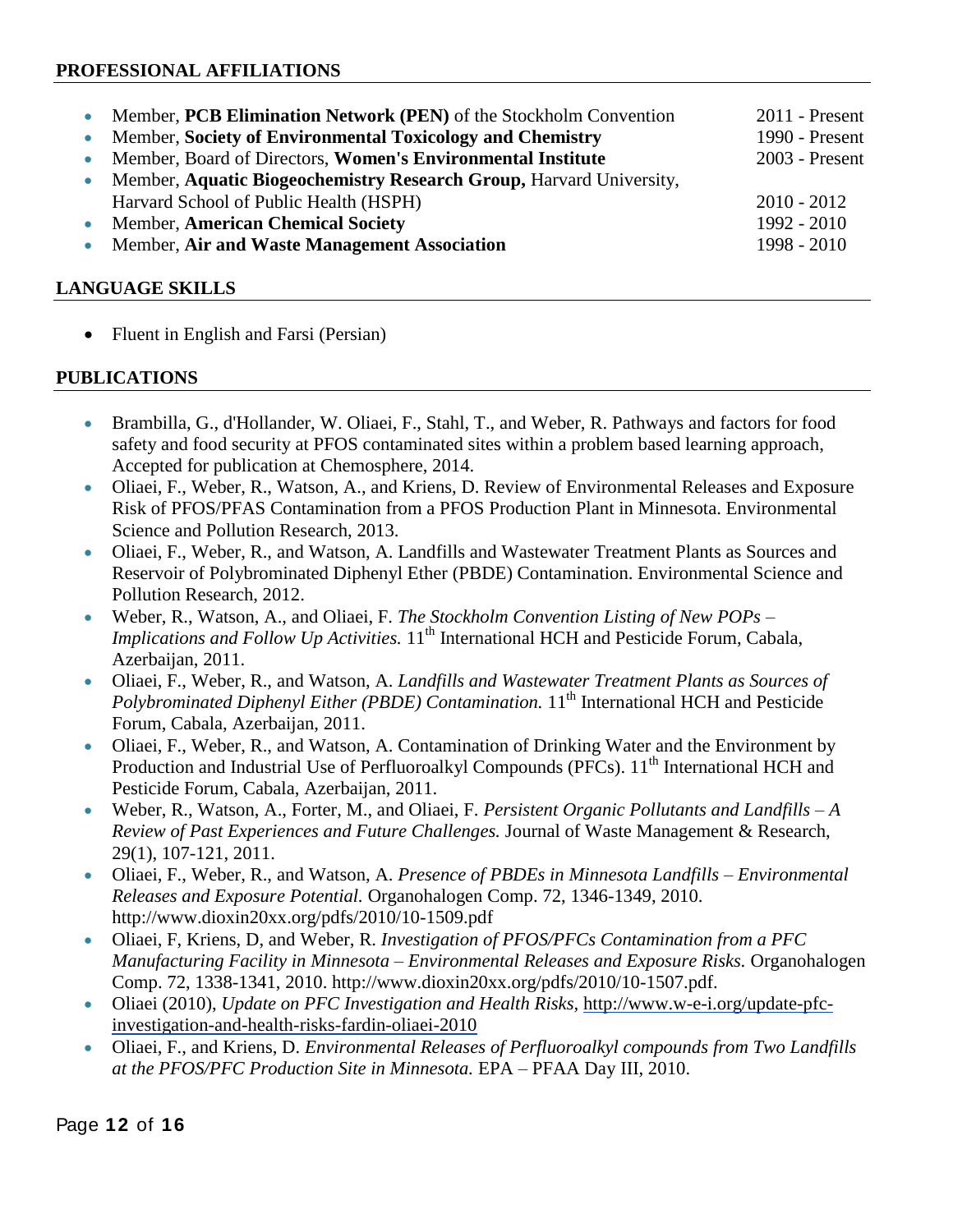- Oliaei, F., and Kriens, D. *Discovery of PFOS/PFC Contamination in Fish Near a PFOS/PFC Manufacturing Plant in Minnesota.* EPA – PFAA Day III, 2010.
- Oliaei, F., Kriens, D., and Kessler, K. *Perfluorochemical (PFC) Investigation in Minnesota: Phase One.* Minnesota Pollution Control Agency (MPCA). Legislative Report 2006. (79 pages).
- Oliaei, Fardin. *The presence and Distribution of Perfluorochemicals (PFCs) in Minnesota.* The EPA, Federal-State Toxicology and Risk Analysis Committee Meeting (FSTRAC), 2005.
- Oliaei, Fardin. *Flame Retardant: Polybrominated Diphenyl Ethers (PBDEs) in Minnesota.*  Minnesota Pollution Control Agency (MPCA). Legislative Report 2005. (34 pages).
- Oliaei, Fardin. *The Presence and Distribution of PBDEs in MN's Landfills, Wastewaters and the Environment.* Minnesota Pollution Control Agency (MPCA). Annual Report of the Closed Landfill Program (CLP). 2004
- Oliaei, F., and Hamilton, C. *PBDE congener profiles in fish with different feeding behaviors from major rivers in Minnesota.* Organohalogen Comp. 64, 356-359, 2003.
- Oliaei, F., King, P., and Phillips, L. *Occurrence and Concentrations of Polybrominated Diphenyl Ethers (PBDEs) in Minnesota Environment.* Organohalogen Comp. 58, 185-188, 2002.
- Pratt, G., Oliaei, F., Wu, C., Palmer, K., and Fenske, M. *An Assessment of Air Toxics in Minnesota.*  Environmental Health Perspective. 108(9), 815-825, 2002.
- Oliaei, Fardin. *Flame Retardants: Persistent, Bioaccumulative and Toxic Chemicals.* The EPA, Federal-State Toxicology and Risk Analysis Committee Meeting (FSTRAC). 2000.
- Oliaei, Fardin. *Toxic Air Pollutant Update.* Minnesota Pollution Control Agency (MPCA). 1999.
- Oliaei, Fardin. *Minnesota Air: Air Quality and Emissions Trends.* Minnesota Pollution Control Agency (MPCA). 1997, (215 pages).
- Pratt G., Gerbec, P., Livingston S., Oliaei F., Bollweg G., Paterson S., and Mackay D. *An indexing system for comparing toxic air pollutants based upon their potential environmental impacts.*  Chemosphere 27(8), 1359-1379, 1993.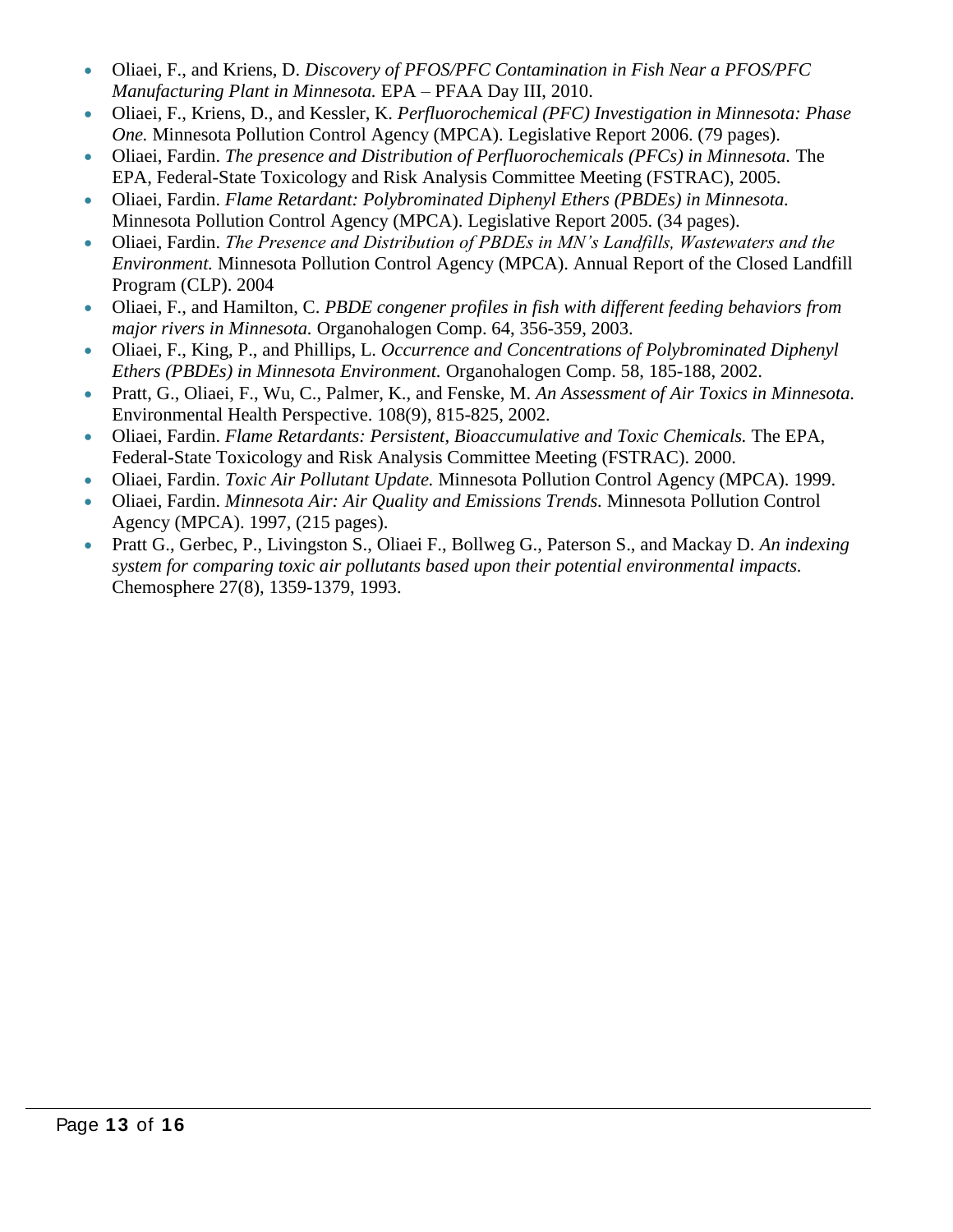# **Don Kriens Curriculum Vitae**

4420 Holm Oak Lane (612) 701-9204 Oakdale, MN 55128 dlk810@mail.harvard.edu

#### **AREAS OF EXPERTISE**

- Professional engineer range of civil and environmental engineering projects, and design.
- Exposure and risk assessments for human health.
- Project manager toxic contaminant cleanup projects.
- Design of water/wastewater treatment systems, hydro-geologic studies, remediation projects, stormwater control, and hazardous waste cleanups (Superfund).
- Industrial technologies and processes, pollution prevention, industrial process chemistry, and application of emerging treatment technologies to industries.
- HAZMAT trained.
- Regulatory enforcement, civil and criminal. Skilled in technical writing and presentation, and negotiation. Knowledge of federal and state environmental regulatory programs.
- Global water scarcity problems, environmental policy and justice, climate change impacts, energy, and engineering economic analysis.
- Modeling exposure and risk of chemicals, including disinfection byproducts and contaminants in drinking water supplies.

### **EDUCATION**

HARVARD UNIVERSITY, Cambridge, MA

Sc.D. Environmental Health Concentration - Exposure Sciences

HARVARD UNIVERSITY, Cambridge, MA M.S. Environmental Health

UNIVERSITY OF IOWA, Iowa City, Iowa. M.S. Environmental Engineering

UNIVERSITY OF IOWA, Iowa City, Iowa. B.S. Sciences

#### AWARDS

Bush Foundation Leadership Fellow 2008 U.S. EPA Civil and Criminal Investigation Award Harvard University Andelot Scholarship Harvard University Water Initiative Fellow

#### **PROFESSIONAL EXPERIENCE**

#### *1978-2008 MINNESOTA POLLUTION CONTROL AGENCY, St. Paul, MN*

Principal Engineer

Page **1 4** of **1 6**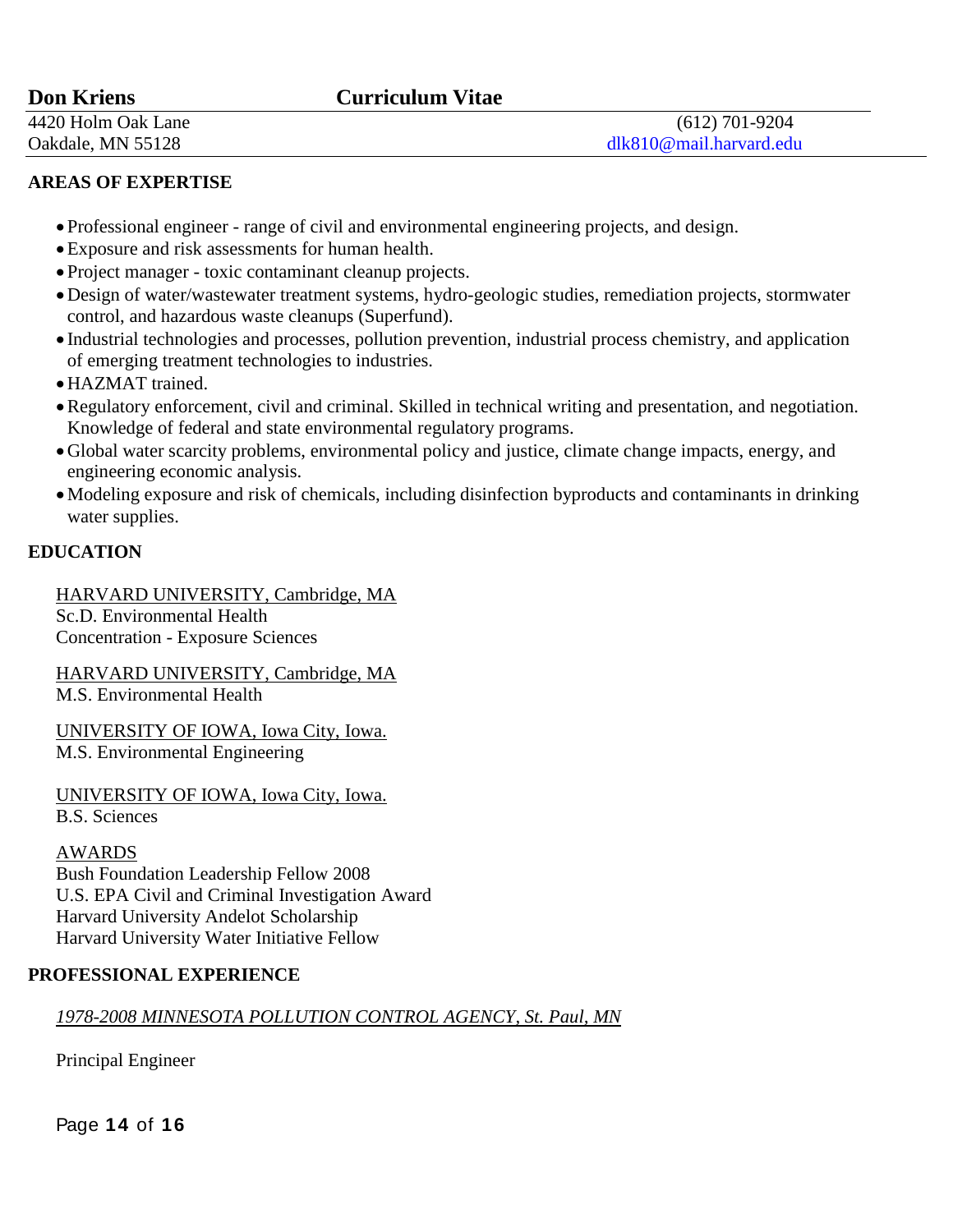- Lead agency technical expert for water projects. Mentor to engineers, hydro-geologists, and other technical staff.
- Research projects to assess ecological and health impacts of contaminants. Evaluated emerging technologies to resolve pollution problems.
- Conducted major civil and criminal environmental investigations with MN Attorney General staff, U.S. Attorney's Office, USEPA Region V. Expert witness.
- Developed major industrial environmental permits, determined technologies required to comply. Assessed economic impact of regulations.
- Technical expert for water/wastewater treatment, remediation and hazardous waste, water supplies.
- Technical expert for emergency response regarding toxics and resolution. Project manager and/or engineer for remediation of various toxic waste sites.

# *1996-2008 Kriens Engineering, Oakdale, MN*

### Consulting Engineer and Owner

Design of Individual Sewage Treatment Systems. Groundwater (well) analysis and water consulting.

### *Castek Consulting Engineering Services*

Engineer

Operation, design, and process chemistry evaluations of wastewater treatment plants; air pollution studies; indoor air quality assessments.

# **TEACHING EXPERIENCE**

### *Harvard University*

Teaching Assistant in water pollution and risk assessment. Lecturer in water scarcity at Harvard Extension School.

# *Kirkwood Community College, Cedar Rapids, Iowa*

Instructor; wrote courses in chemistry/advanced chemistry of wastewater treatment.

# *University of Iowa Department of Civil and Environmental Engineering, Iowa City, Iowa*

Research Scientist and Environmental Engineering Laboratory Supervisor

 Supervised laboratory conducting biological and chemical analyses, including GC and GC/MS. Conducted field studies. Occasional teaching assistant.

# **LICENSES AND PROFESSIONAL AFFLILIATIONS**

- Registered Professional Engineer
- Individual Sewage Treatment System Designer (Minnesota)
- Certification in air quality inspections (California Air Resources Board)
- Certification in Stormwater Treatment and Erosion Design
- Member, Minnesota Government Engineers Council
- Member, Society of Professional Engineers

# **PAPERS AND PUBLICATIONS**

Listing available on request